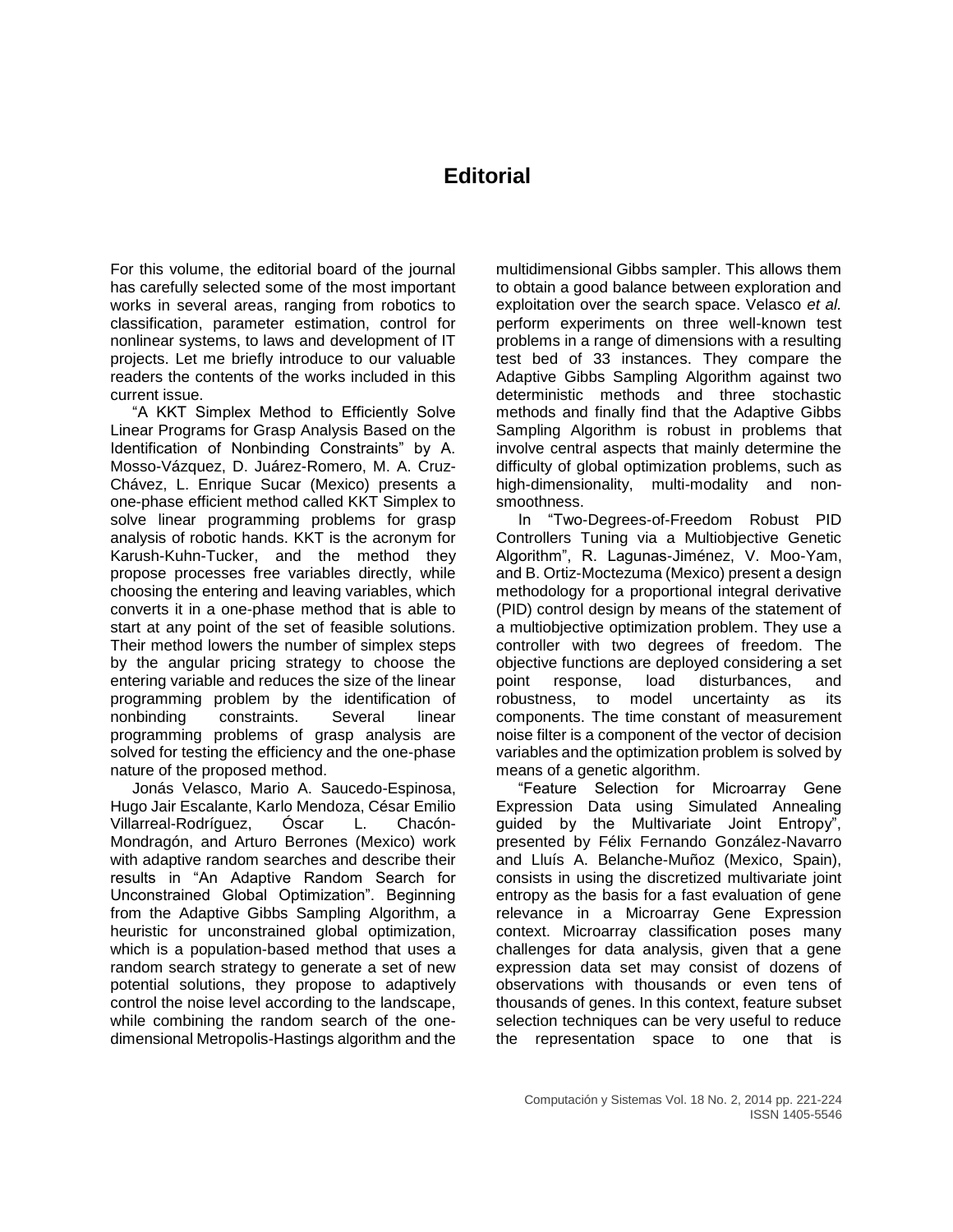manageable by classification techniques. The algorithm of González-Navarro and Belanche-Muñoz combines a simulated annealing schedule specially designed for feature subset selection with the incrementally computed joint entropy, reusing previous values to compute current feature subset relevance. They conclude that this combination turns out to be a powerful tool, when applied to the maximization of gene subset relevance. Particularly, their method delivers interpretable solutions that are more accurate than similar methods.

A work devoted to supervised classification is "Attributes and Cases Selection for NN Classifier through Rough Sets and Naturally Inspired Algorithms", by Yenny Villuendas-Rey and Maria Matilde Garcia-Lorenzo (Cuba). They focus in improving the performance of the Nearest Neighbor classifier, which is one of the simplest but consistently accurate classifier in supervised classification. They observe that the training set preprocessing is essential for obtaining high quality classification results. In their work, they present an algorithm for attributes and cases selection, using a hybrid Rough Set Theory and a naturally inspired approach. Their algorithm deals with mixed and incomplete, as well as imbalanced datasets. Finally they test the performance of their algorithm over repository databases, having high classification accuracy, while keeping few cases and attributes.

"Efficiently Finding the Optimum Number of Clusters in a Dataset with a New Hybrid Cellular Evolutionary Algorithm", is a new work which results from the collaboration of Javier Arellano-Verdejo, Adolfo Guzmán-Arenas, Salvador Godoy-Calderón, and Ricardo Barrón Fernández (Mexico). They address the important problem of covering the search space as broadly as possible by applying multiple local searches in promising areas. Particularly, they employ hybrid methods that seek to balance global and local search procedures. The authors explore the integration of different learning and adaptation techniques to overcome individual limitations and archive synergetic effects through hybridization or fusion of several techniques. They learned from the experience of clustering algorithms that are unable to determine the optimal number of clusters to be found in a particular dataset, and they present a

novel cellular evolutionary algorithm. Extensive experimentation and results with different datasets and indexes are discussed.

Alexander Gelbukh (Mexico) in "Unsupervised Learning for Syntactic Disambiguation" addresses the problem of syntactic ambiguity: in a sentence "John sees a cat with a telescope," English grammar allows the interpretation of "a cat with a telescope" as what John sees; however, the interpretation of "seeing with a telescope" is much more plausible. The paper presents an unsupervised learning method to automatically choose the most plausible interpretation for such ambiguous sentences. The suggested method differs from grammar induction in that it takes advantage of an existing grammar and thus requires relatively few training examples.

Flavio Reyes Díaz, Gabriel Hernández Sierra, and José Calvo de Lara (Cuba) present "A Gaussian Selection Method for Speaker Verification with Short Utterances". In order to remove the model redundancy, they propose a Gaussian selection method to achieve a new Gaussian mixture model only with more representative Gaussian components. Results of speaker verification experiments applying their proposal show a similar performance to the baseline; however the authors report that the used models have a reduction of 80% with regard to the baseline. The application of the method Reyes Diaz *et al*. in real or embedded speaker verification systems is expected to be very useful for reducing computational and memory cost.

The problem of design and development of training and educational systems that enable effective personalized learning is tackled in "Enrichment of Learner Profile with Ubiquitous User Model Interoperability", by María de Lourdes Martínez-Villaseñor, Miguel González-Mendoza, Ignacio Danvila Del Valle (Mexico, Spain). The computational effort to create a user model that represents user's knowledge, characteristics, interests, goals, background and preferences is repeatedly done by many systems and applications in several domains, but each system ends up with a partial view of the user. Researchers in user modeling foresee the need of sharing and reusing user model information in order to obtain a better understanding of the user and be able to provide personalized and proactive